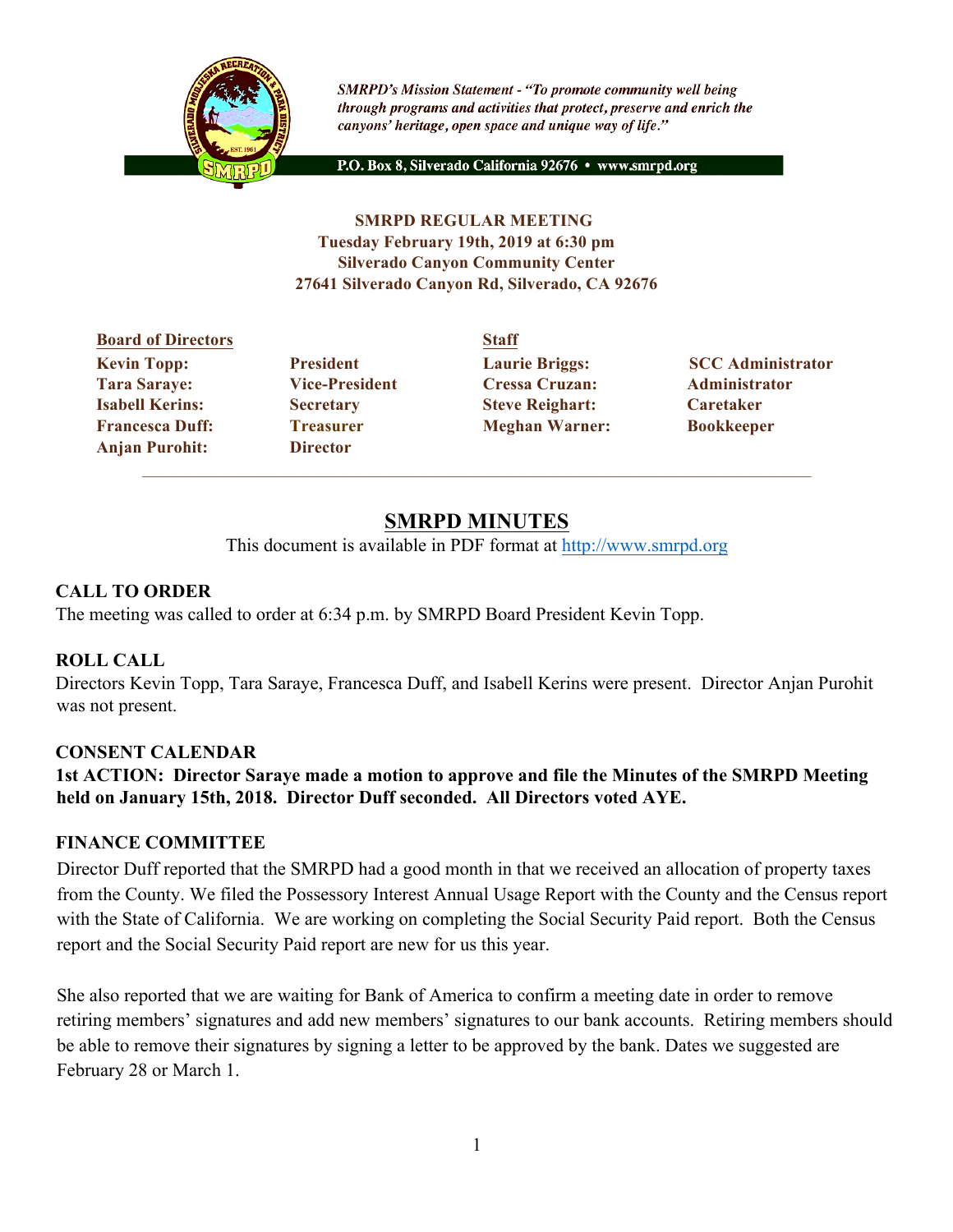Net income for the SMRPD in January is \$31,692 and year to date net loss is (\$20,088). In January total income was \$43,359 due to receipt of property tax allocation from the County. Total expenses were \$11,666 primarily consisting of payment of the auditors' fee, the second installment of our Capri insurance, and expenses for tree trimming and other landscaping items.

The balance sheet shows an increase in our County cash account to \$62,707 reflecting the allocation of income taxes and our operating cash account shows \$179,190.

The Silverado Children's Center shows January net income of \$1,798 and year to date net income of \$673. Tuition was \$20,807. Expenses included \$15,141 in payroll expenses. Current cash in the bank is approximately \$14,000 with an outstanding check for over \$5,900.

#### **TREASURER'S REPORT**

#### **2nd Action Item: Director Duff moves to approve the financials as reported, Director Kerins seconds the motion. All Directors vote AYE.**

Director Duff would like to schedule a Facilities Inventory meeting by end of March. Report must be completed by yearend to show assets for auditors.

#### **OTHER DISTRICT BUSINESS**

No facilities requests were made.

There is a self-defense class scheduled for 2/27 at 6:00.

The ICL History committee's Storage of Archives proposal has been approved with an agreement proposed by Director Topp prepared by our attorney. This agreement allows ICL to utilize the back room for storing of archives for a four year term signed by the presidents of SMRPD and ICL.

#### **3rd Action Item: Director Topp moves to approve agreement, Director Kerins seconds the motion. All Directors voted AYE.**

Directors Kerins and Saraye will assist in clearing up the room.

Director Kerins presented the specifics of the Candidates Forum hosted by SMRPD. It is proposed to be held on 2/28 from 6:30 to 8:30.

## **44h Action Committee: Director Topp moves to approve hosting the 3rd Supervisors Candidates Forum on 2/28 from 6:30 to 8:30. Motion seconded by Director Duff. All Directors voted AYE.**

## **SILVERADO CHILDREN'S CENTER (SCC) OVERSIGHT COMMITTE**

Director Saraye reported that there are six new children with a wait list for the seedlings group, 22.7 fulltime students have been added. There is also a new part-time staff member. Staff attended a workshop on 2/2 which was very successful. Question was raised if we need special licensing to accommodate children with special needs.